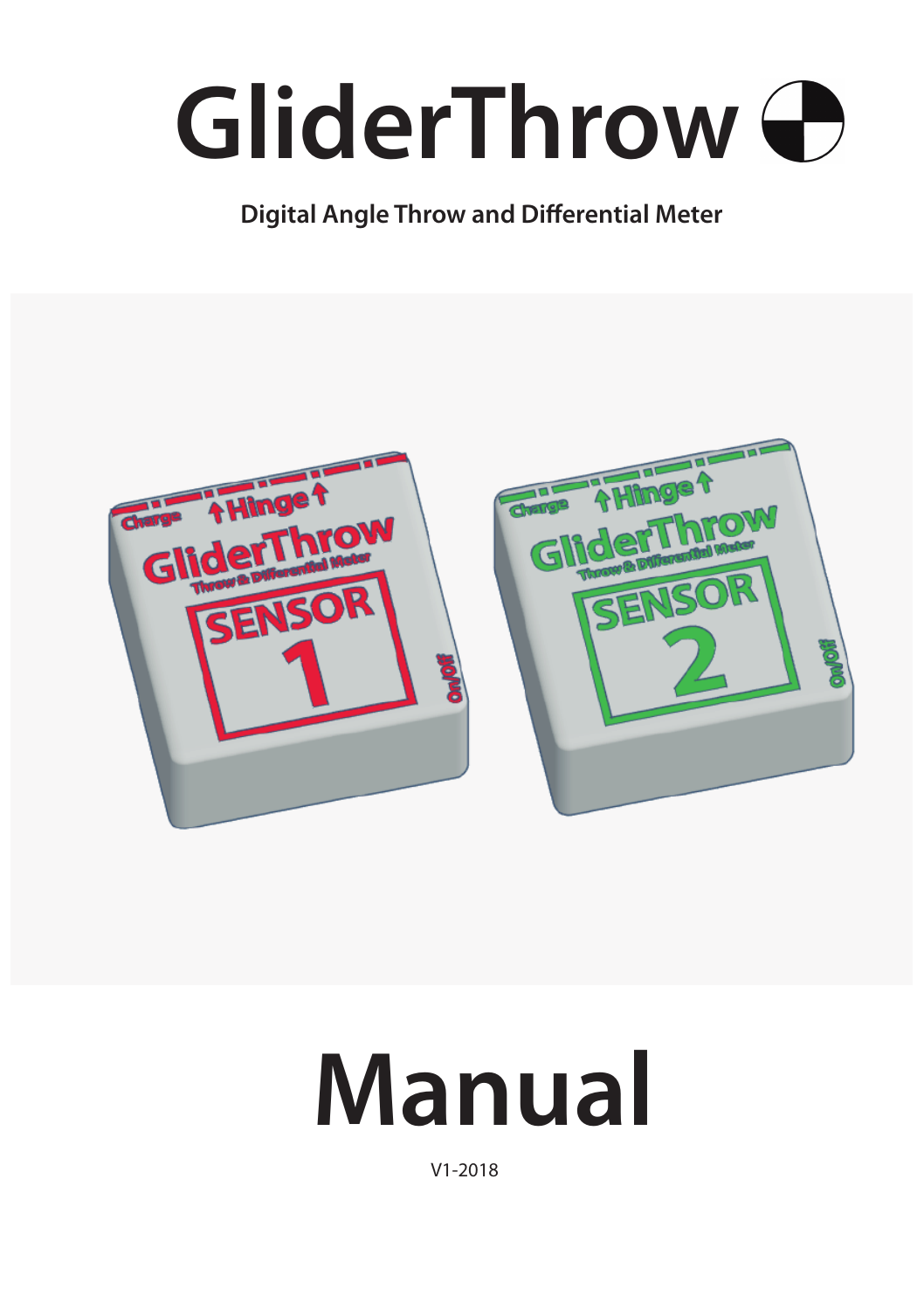### **Introduction Eng**



Dear Customer, thank you very much for purchasing GliderThrow, a tiny wonder that will make your model airplanes setup much easier and repeatable for long and enjoyable flying seasons.

GliderThrow has been initially conceived for setting the aileron and flap throws of a model glider but you will find that it can be used on most every model airplane and for a variety of applications.

#### **Concept**

GliderThrow is a system that comprises two sensors, one for each wing or surface of your airplane.

Each sensor is equipped with a gravity sensor that computes the direction of the gravity with respect of itself. When the sensor is lying horizontally flat it will sense the gravity comes perpendicularly vertical to it. When the sensor is lying in an inclined surface it will notice and measure its gravity inclination.

Most of the control surfaces are not horizontal at its rest position, for dihedral or other geometrical model airplane features, the sensor will compensate for the inclination due to dihedral and it will only display the magnitude which is in the direction of its sensing plane.

The axis perpendicular to the sensor´s sensing plane is marked in the units and corresponds to the bottom edge of the sensor box where the charging port is located. You have to install the sensor with this edge **PARALLEL** to the hinge you want to measure throw.

Since the gravity has a very well-known direction of application you will not be able to measure your rudder´s throw directly: all gravity push will be "compensated " and you will receive unpredictable readings. To measure your rudder´s throws, just position your fuselage such the rudder and the sensor are essentially horizontal where the gravity sensors are most accurate.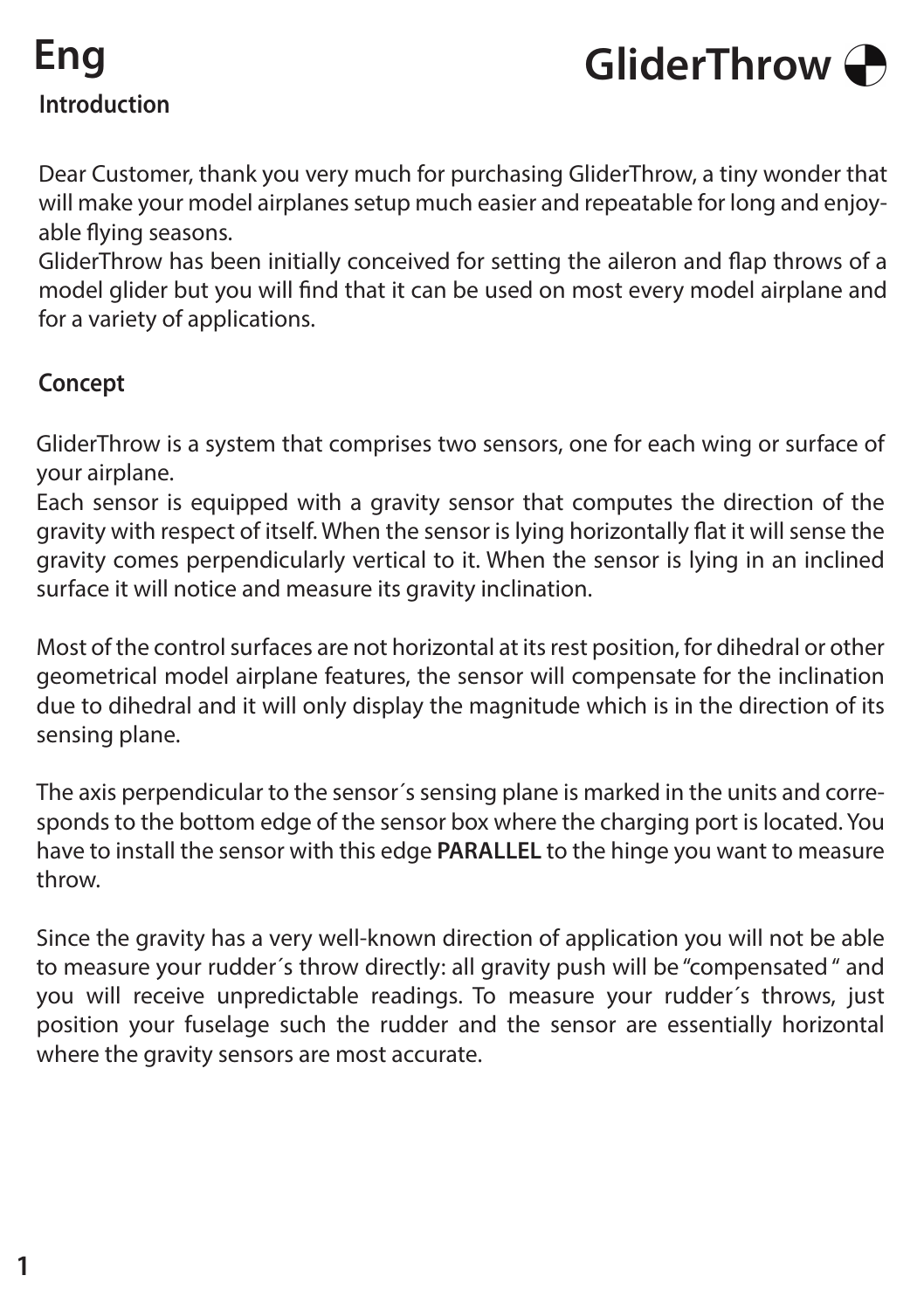## **Characteristics Eng**



GliderThrow is a precision equipment that has been carefully manufactured, assembled and calibrated before it reaches your hands.

All mechanical parts have been manufactured in PLA by 3d printing.

#### **Dimensions:**

Single Device dimensions Height x Width x Depth: 17x37x37mm. Single Dimensions With Magnetic Peg: 33x37x37mm.



#### **Power:**

150mAh Rechargable Lithium Battery (About 2 hours of continous operation) Charging : Micro USB Cable (not included) Charging Time: About 1 Hour

#### **Specifications:**

Resolution: 0,1 degrees. 0,1 milimeters

Precission: Better than 0,3 degrees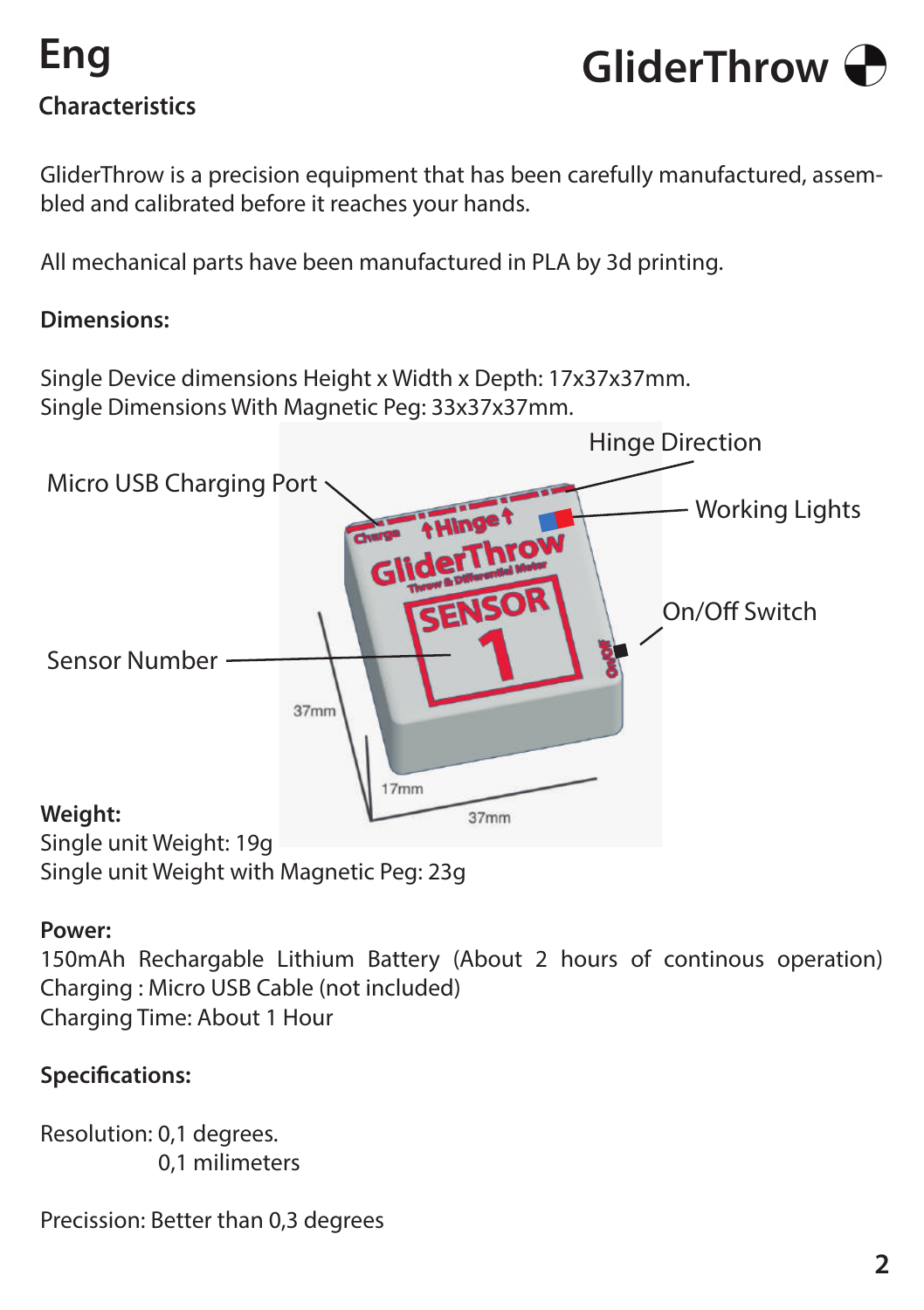

#### **How to use**



#### **How to use GliderThrow**

#### **Power On the system**

Make sure your GliderThrow batteries have charge enough, GliderThrow is a totally wireless equipment, it uses a LiPo battery for power that has to be recharged from time to time to operate.

Switch Sensor 1 ON, a red led and a blue led will glow. Switch Sensor 2 ON, a red led and a blue led will glow as well on sensor 2.

Wait a few seconds for both units to handshake: both blue led will be blinking, red ones will remain steady on.

#### **Connect the display to the system**

In your Smartphone/PC, search for a WiFi AP called "**GliderThrow**" Connect to "Glider-Throw" AP WiFi using **123456789** as password.

In many SmartPhones you will be advised that the network selected have no internet connection and ask about selecting another WiFi conection. You might select "No".

The time while using GliderThrow your device will have NO internet connection.

Open your web browser and open a new window or browse to any new URL you never typed before like www.qkx.com

You will get automatically redirected to GliderThrow screen.

If not succesfull to see GliderThrow screen then try http://192.168.4.1 and you will get automatically redirected to GliderThrow screen.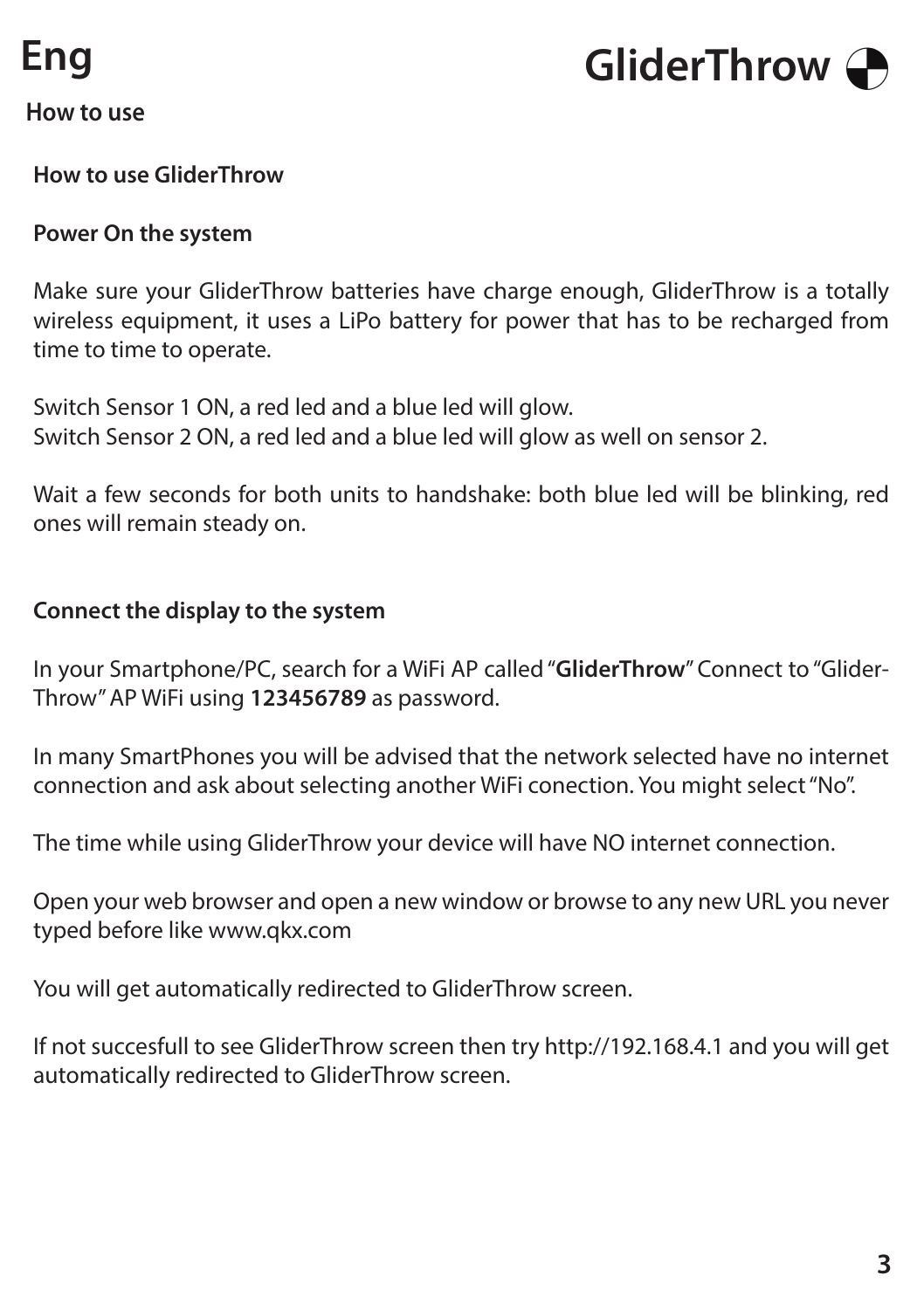



#### **Browse GliderThrow**

You will be now in this screen that displays the angle, in degrees, captured by both sensors; Always wait a few seconds to allow both signals to stabilize (Sensor 2 will always be a little lagging since is the satellite sensor, this behavior is normal).



In this Screen you can check the reading of both sensors and perform any adjustment in your plane for instance if your reference information is in degrees or if you want to do so.

Differential = (Sensor 2 – Sensor 1) You will find soon utility for this diferential!

You can as well send both signals to zero by tapping or clicking "Reset Angles".

The remaning of the session will display angles or throws relative this reference moment/position. We recommend waiting a few seconds more for signal stabilization before "reset Angles".

This "Reset Angles" is very useful when the control surface s original position is not horizontal.

To clean this reference values you must reset Sensor 1 by switching it to OFF and then to ON, but you can always generate a new reference point by "Reset Angles" again.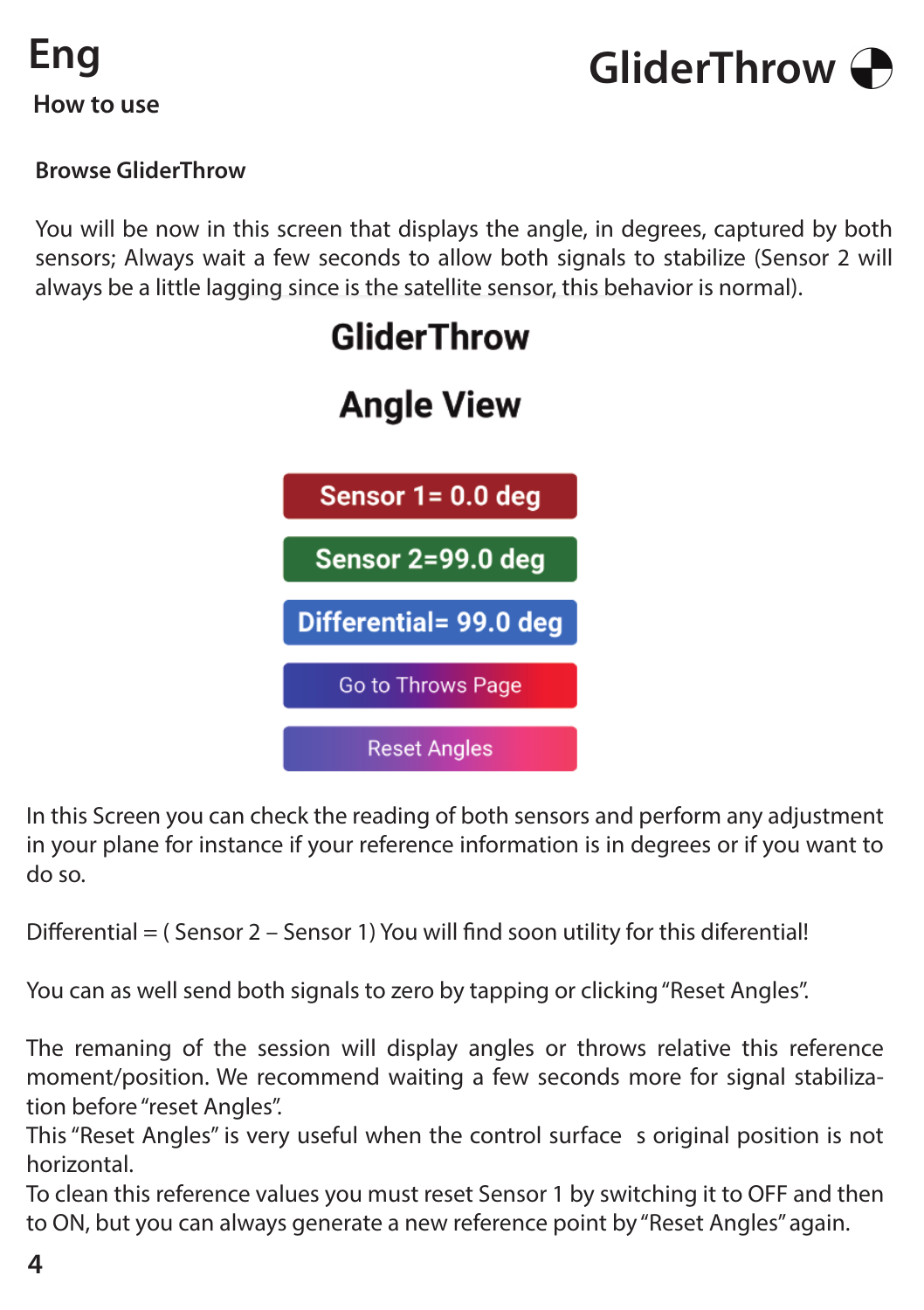



#### **Browse GliderThrow**

Sensors and their displays are colored in red and green as the navigation sidelight of the airplanes, where port side (left when sitting as a passenger in the airplane) is red and the green is at starboard. Also twin engine aircraft number their engines, number 1 is the port one and number 2 is the starboard. This is just mnemonic, place them where you find more useful.

By tapping or clicking "Go to Throws Page" you will get into:



Here you can see the throws, in mm, calculated with Chords stored in the units, according to this diagram.

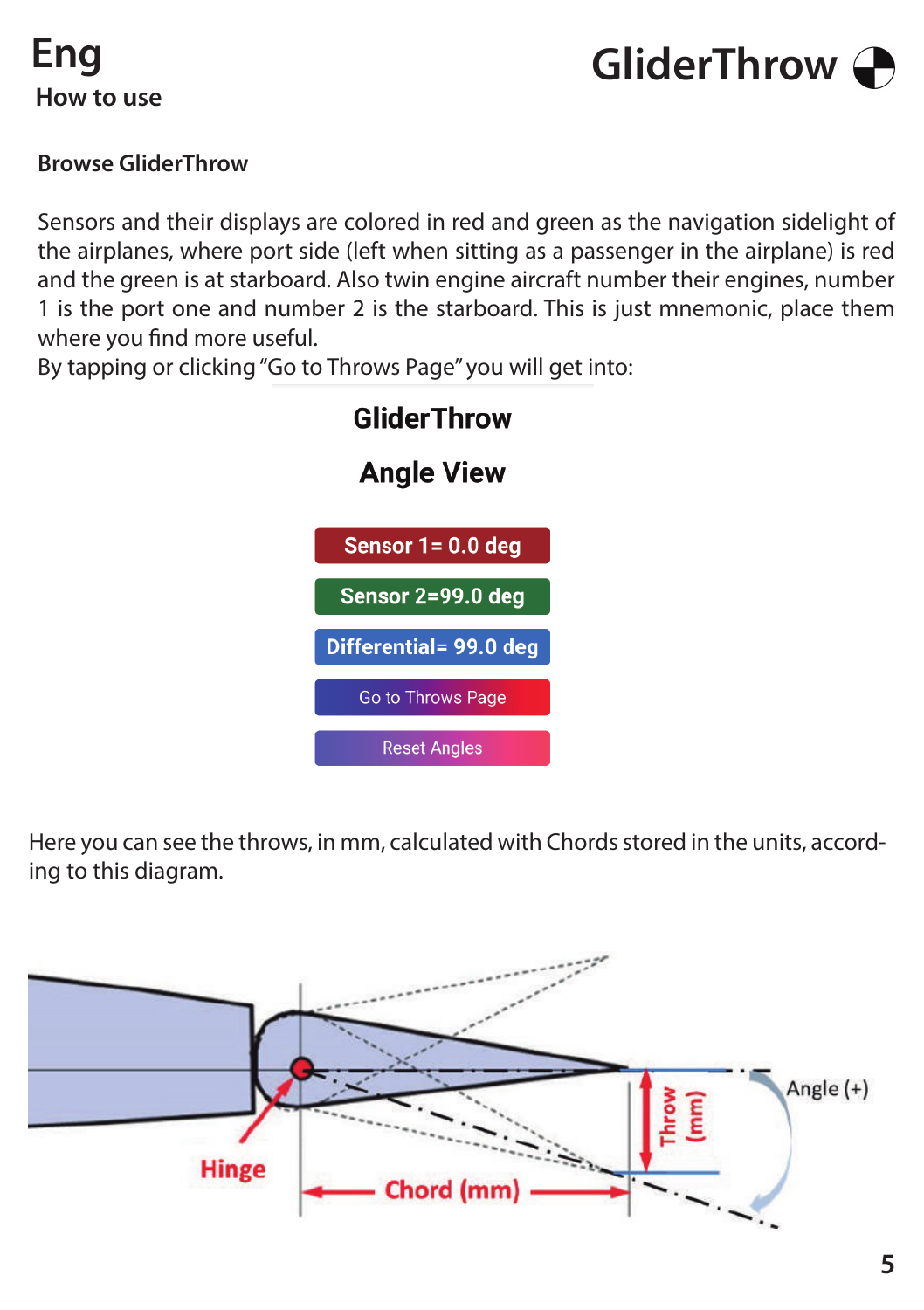



#### **Browse GliderThrow**

When tapping or clicking "Config Surface Cord" you will enter in:

## **GliderThrow**

## **Throw Configuration**



Select the appropriate values for your model, these values in mm must be positive integers below 300.

Tap or click "Save and Return" to make these new values operative, tap or click "Back to throwview" or "previous page" in the browser if you are not sure to store them.

Once set, these values are stored in non-volatile memory and will be ready next time you power up the system.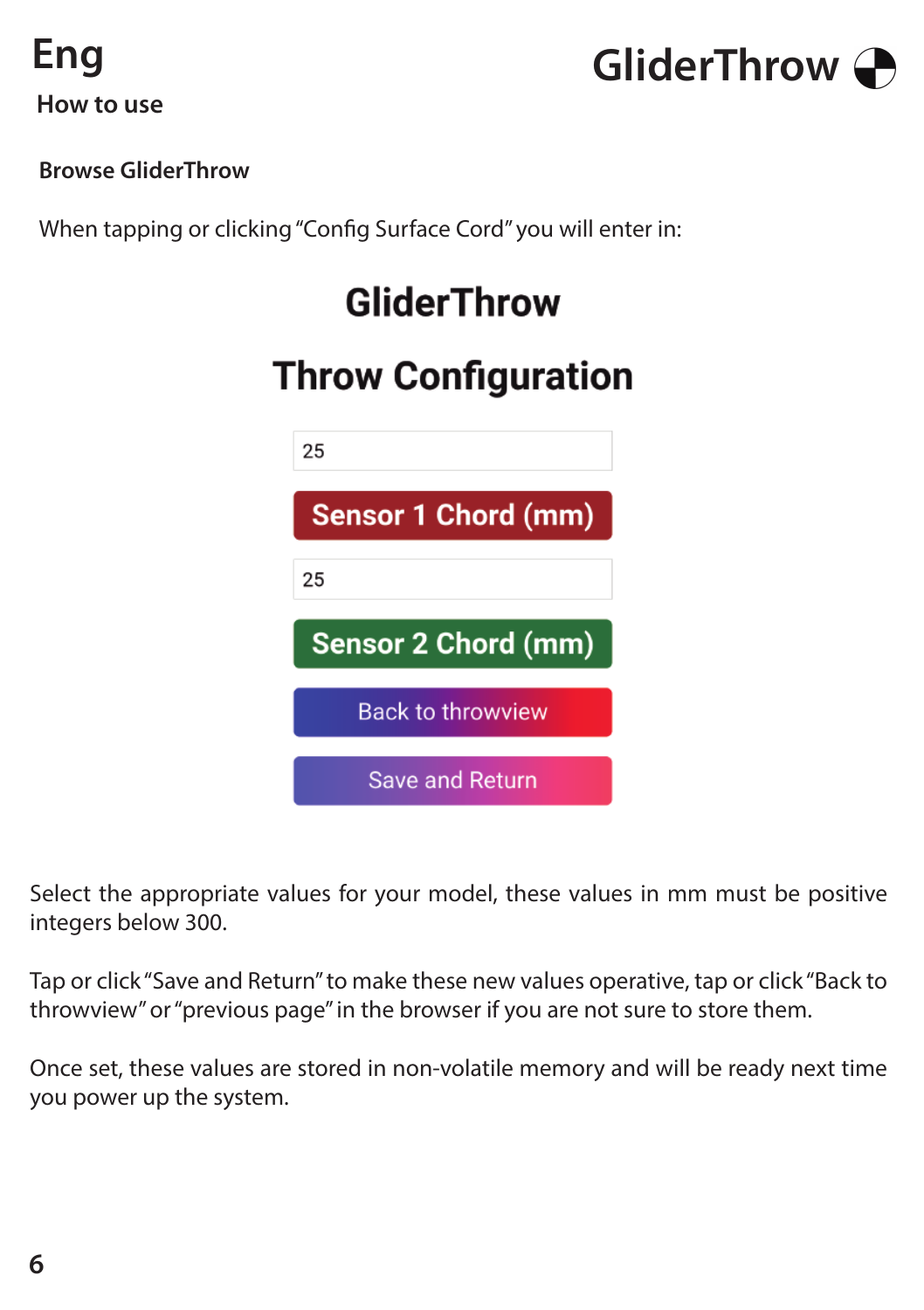



#### **Mechanical Installation**

Once familiar with the operation of GliderThrow you will want to take advantage using it onto your model airplane.

Both sensors are provided with a magnetic peg and anti-sliding coating to hold them in position despite the relative important thickness of the control surface you want to use. Closer to the trailing edge the adhesion for the sensor will be better.

It is very important that no matter how far from the hinge the box of the sensor is **PARALLEL TO THE HINGE** line and not to the trailing edge or any other feature of the model.

Failure to install the sensors parallel to the hinge line might compromise if not invalidate the accuracy of your measurement, so install always your sensors parallel to the hinge or the axis of the feature you want to measure.

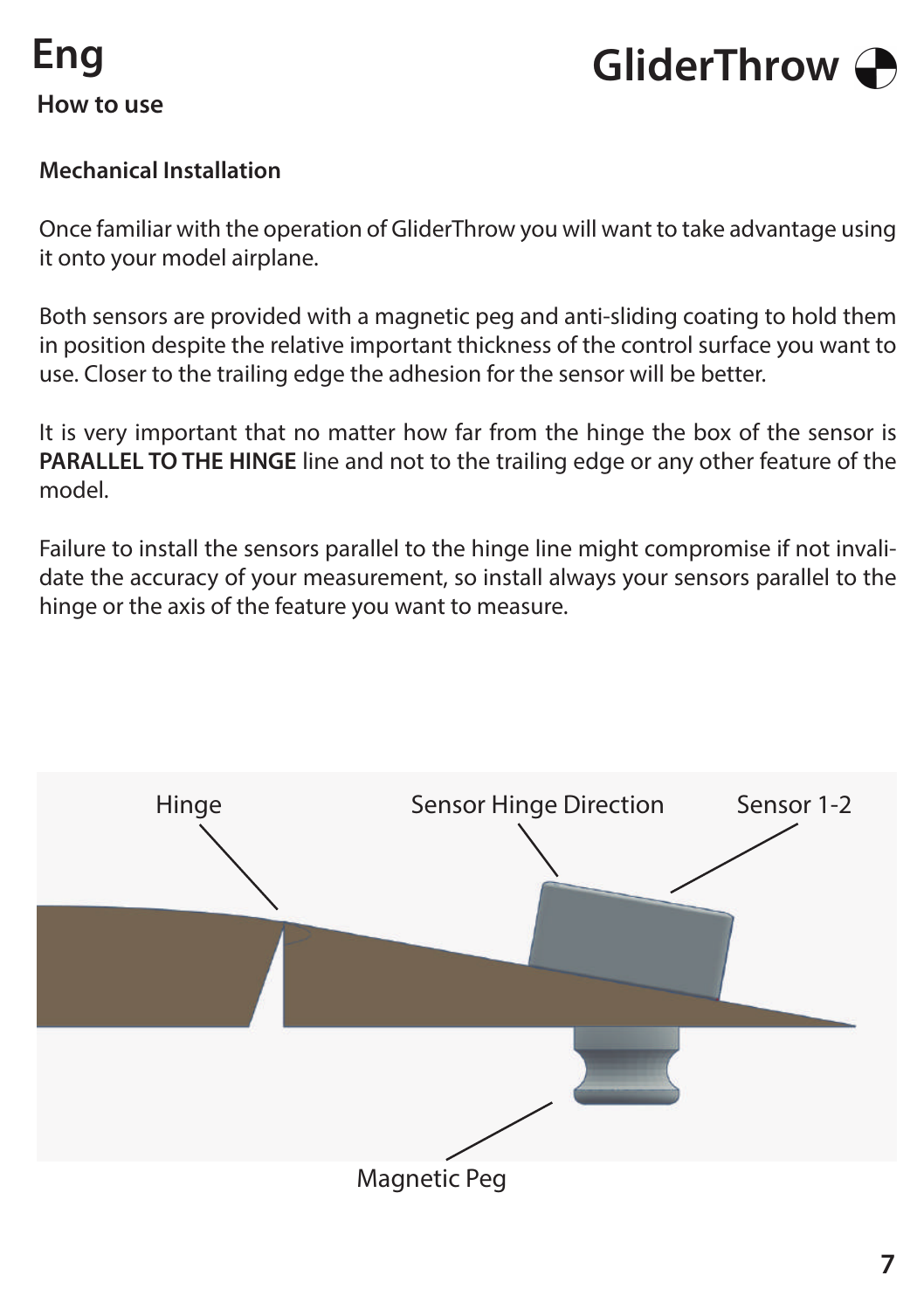

**How to use**



**HINTS:**

#### **Measuring Throws in your ailerons:**

Power system up, Configure Chords if needed, install sensors per the manual, bring the ailerons to the reference point, tap "Reset Angles" do measurement in both control surfaces.

#### **Measuring a dihedral angle of a wing:**

Place both sensors in a flat surface, Power system up, install sensors in the wing you want to measure, use "Differential" indication to measure dihedral. Note for this measurement the "hinge" is the direction of flight.

#### **Measuring Model Airplane Incidence angle (the angle between main Wing chord and Stabilizer):**

Place both sensors into the wing s reference plane, Power and reset angles, move and install Sensor 2 onto the Stabiliser, Use "Differential" indication to measure incidence angle.

There is a multitude of opportunities to take advantage of the differential and dual measurement.

For setting up your model airplane now you have a tool to make sure the configuration is absolutely symmetrical by making sure readings are the same in the same moment.

#### **Precautions for accurate measuring**

1.-Try to measure deflections as horizontal as practical.

2.-Avoid the model airplane changes its attitude during a measuring session. For example do not allow the model changes from resting in left wing and then leans towards right wing.

3.-Avoid vibrations. Like the ones the surfaces or wings experiment during high winds.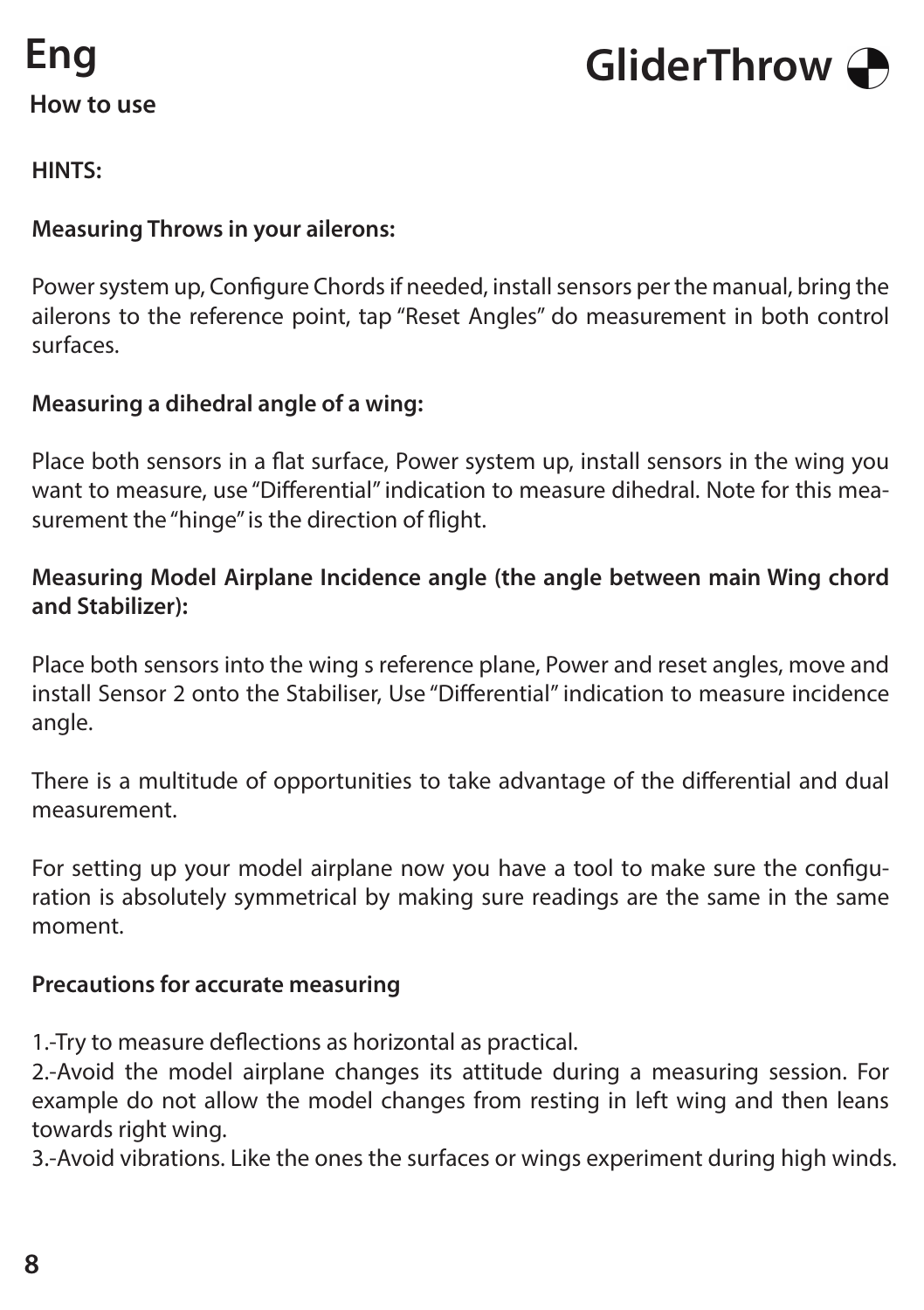



#### **HINTS:**

An excellent platform for having the model airplane resting horizontal and in a stable manner is to use GliderThrow in conjunction with GliderCG and perform Center of gravity centering while performing throws checks.

Monitoring GliderThrow activity, blue led blinking for each unit will mean data is transmitted thru wifi. Sensor 1 will also blink when sending data to the display unit, so make sure both unit s blue led blink to confirm you are getting good data, normally resetting the units will bring them to activity but also check there is a good charge level.

**WARNING:** GliderThrow is a wireless device but it is not a telemetry unit and is not intended to be used on board radio controlled flights. It uses radio frequency in the 2,4 GHz frequency. It will not present any harm if used in the flight field both for the user or other modelists but it MIGHT CAUSE INTERFERENCE to a receiver flying at a distance from transmitter with one or both sensors, powered, on board. In the same way, in the presence of several stations, the functionality can be lost because it is an ISM device.

#### **DO NOT Fly with GliderThrow working in your plane**

#### **Charging:**

Both units of GliderThow have a LiPo Battery that has to be recharged from time to time. Use a standard microUSB cable (not included) for charging from a computer, your field charger if it has a USB port, or your mobile phone charger.

When connected to charger a new red LED will become visible, it will turn to blue when battery is changed.

GliderThrow has a protection circuit that will switch itself off when battery is almost totally discharged. However charge the unit as soon as is practical to preserve battery´s life.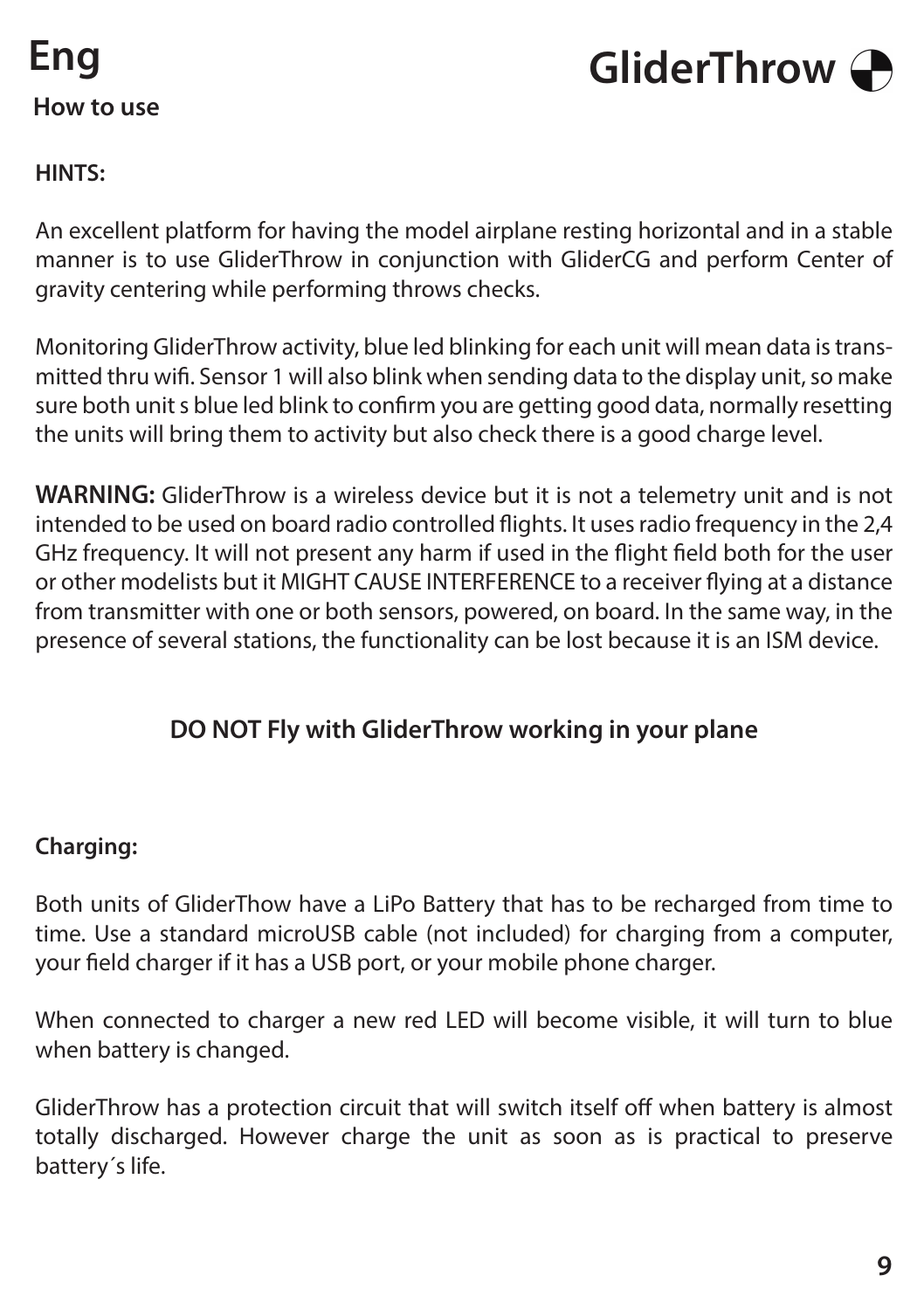# **Eng**



#### **How to use**

#### **Safety and Security**

#### **GliderThrow is not a Toy. For use only from 18 years and up.**

Avoid heat exposure and continuous direct sunlight. Avoid water contact.

#### **Safety information for lithium batteries**

You must never open the lithium batteries, throw them onto a fire or expose them to shock, as toxic fumes might leak out and there is a risk of explosion.

Never handle leaking cells with bare hands.

In the event of contamination of the eyes or hands, it is necessary to rinse with plenty of water. A doctor should be consulted in the event of irritation of the skin or eyes.

Only dispose of completely discharged cells or packed cells protected against polarity reversal in accordance with the local disposal regulations.

Do not expose the cells to direct sunlight or hot temperatures, as otherwise there is a risk of overheating.

Maintain a storage temperature of <30°C.

#### **Disposal Used batteries:**

Batteries must not be disposed of in the domestic waste. Every consumer is legally obligated to dispose of batteries properly at the designated collection points in stores where batteries are sold.



#### **Appliance:**

At the end of its service life, never dispose of the appliance in the domestic waste. Check with your local authority or your local waste disposal services for op- tions regarding environmentally-friendly disposal.